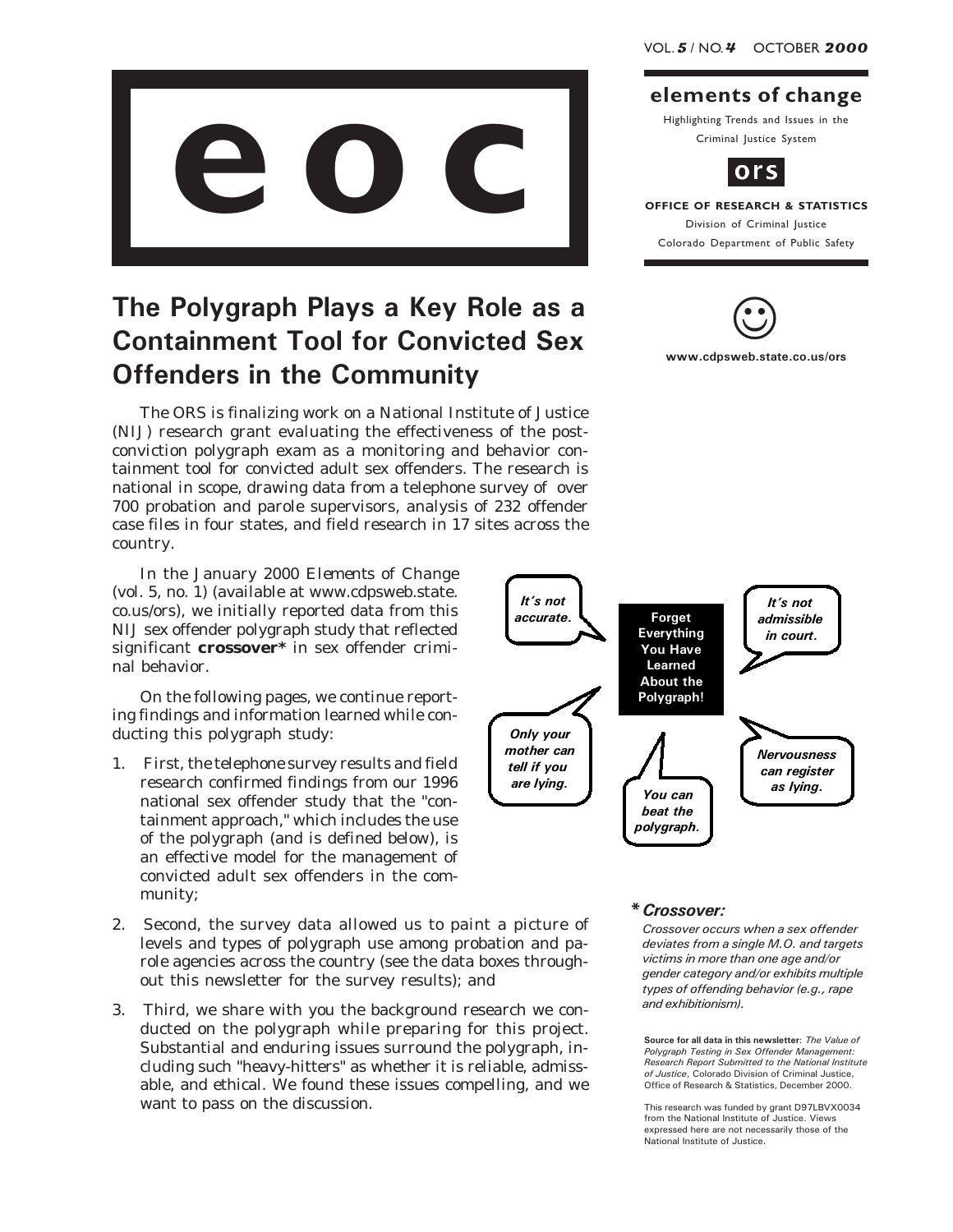### The Big Picture: The Polygraph as Part of a Containment Approach for Convicted Sex **Offenders**

As mentioned above, this report builds on a previous study undertaken by the Colorado Division of Criminal Justice for the National Institute of Justice (English, Pullen, Jones, and Colling-Chadwick, 1995; English, Pullen, and Jones, 1996). This study focused on describing a model approach for the case management of adult sex offenders on probation and parole. Findings included a description of policies and practices that effectively contained the risk of sex offenders serving sentences in the community.<sup>1</sup> This collection of selected policies and practices was labeled by Division of Criminal Justice researchers as a "containment approach."2

The containment approach is a five-part strategy. Each of the five parts represents a fundamental element of effective management of adult sex offenders. In the current study, we again found these same elements—including the polygraph as a containment tool—must be present to maximize the effects of risk management efforts by criminal justice professionals. A comprehensive containment approach to the risk management of adult sex

offenders must include the following components:

1) A clearly articulated community safety/victim-oriented mission. This requires case decisions and cross-agency policies to be based on methods that prevent harm toward current and potential victims by known sex offenders. A strong victim orientation prioritizes community safety and serves as the *foundation* of the containment approach, reflected in the graphic below.

2) The coordinated activity of multiple well-informed, multi-disciplinary, intra- and interagency collaborative teams. Participating agencies must be committed to developing specialized sex crime units where possible and appropriate. This collaboration integrates expertise from the victim community, law enforcement, probation, parole, the treatment community (including prison treatment providers), the court, social services/child protective services, hospital emergency room staff, victim therapists, and the prosecution and defense bars. Teams form and work together as cases proceed through the criminal justice system (and/ or child protection system) and develop consistent policies focusing on victim protection and offender accountability. The containment team, highlighted in the



8 Colorado Division of Criminal Justice, Office of Research & Statistics

<sup>1</sup> Most (60-70%) sex offenders receive sentences to probation and, of those that go to prison, 98% eventually return to the community.

<sup>2</sup> Parts of this report are excerpted from Managing Adult Sex Offenders in the Community: A Containment Approach (English, Pullen, and Jones, 1996).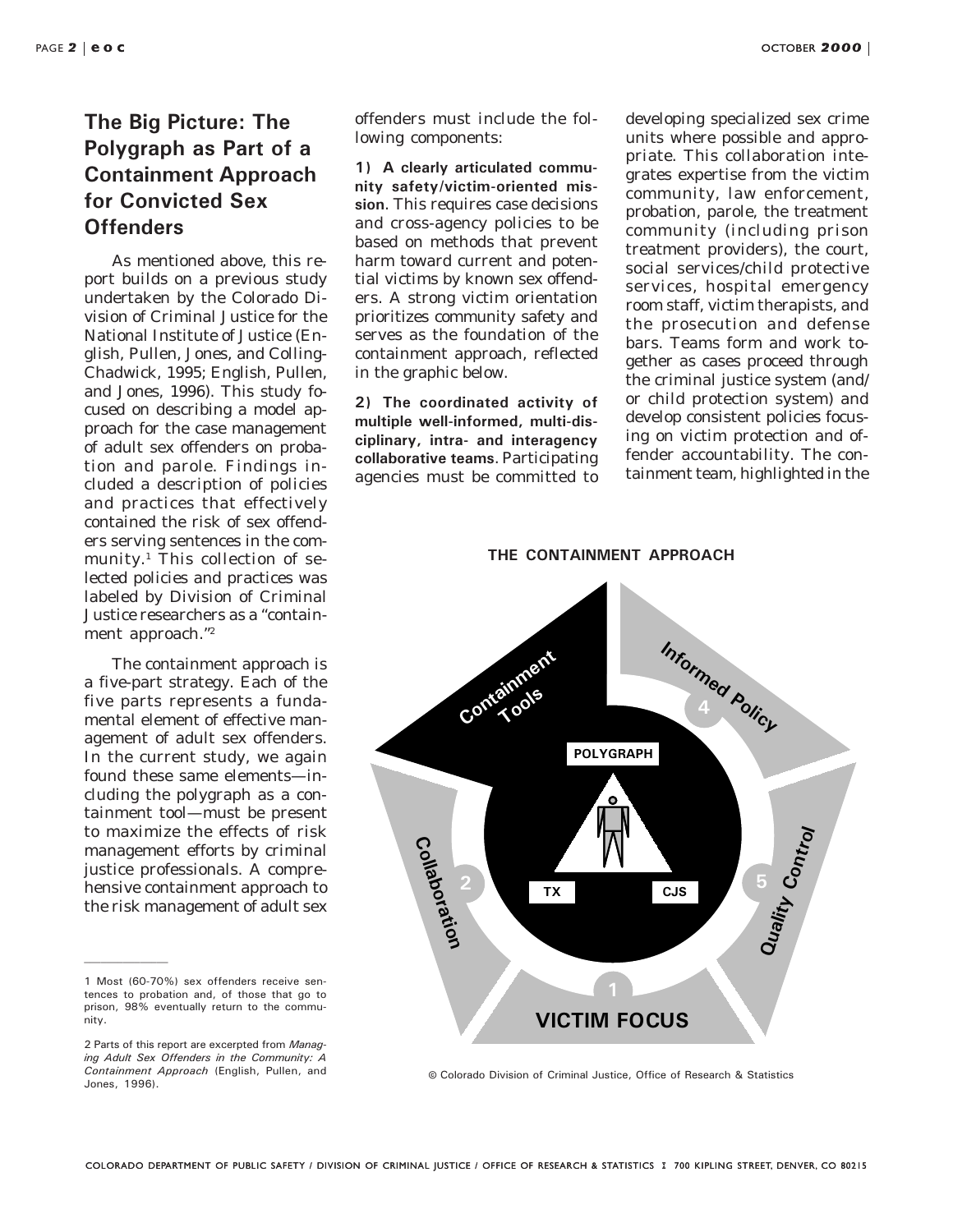next component, is a very specific collaborative grouping and is at the heart of the containment approach.

3) The use of a variety of containment strategies, especially a containment team consisting of the supervising officer, treatment provider, and post-conviction polygraph examiner. The members of the containment team work closely together to obtain the information needed to manage the offender.3 Community containment strategies are coordinated by this three-member team using information obtained from individual offenders during the treatment/polygraph process (confidentiality is waived). Treatment and supervision plans are designed based on verified information about the offender's deviant patterns. Containment tools are applied accordingly. These tools include a wide range of risk management strategies such as intense surveillance, specialized treatment that incorporates regularly scheduled post-conviction polygraph examinations, law enforcement registration, urinanalysis testing, electronic monitoring, curfews, and DNA testing. Effective containment limits access to potential victims by monitoring and restricting all activities, including work, leisure time, and internet use. Containment strategies require the consistent use of an ample array of sanctions for pre-assaultive (or precursor) behaviors that some



sex offenders carry out before committing a sexual assault*.*

4) Consistent, informed public policies (legislative, judicial, executive, administrative and programmatic). These policies should be based on research and best practices. Effective policies address gaps in risk management activities and allow the supervising officer to quickly respond to offender behaviors that are out of compliance with treatment requirements and supervision conditions.

5) Resources dedicated to state and local quality control efforts. Quality control is directed at 1) program monitoring and evaluation activities, and 2) professional standards of practice. Comprehensive quality control efforts ensure that strategies aimed toward victim safety and the humane treatment of offenders are not compromised.

## Why Is the Post-Conviction Polygraph Necessary as a Containment Tool...?

In the 1996 study, our recommendation to use the postconviction polygraph examination as a component of a containment approach (a recommendation confirmed by the current research project) was among the most controversial findings. After all, the polygraph has a controversial history in criminal justice. Criminal justice professionals often think that the polygraph's findings are not admissable in court. Also, stories of its use on crime suspects who have "fooled" the machine have led the general public and many criminal justice professionals to distrust the polygraph.

These concerns about the polygraph can distract criminal

<sup>3</sup> The containment team should expand as needed to include child protection services or the victim's therapist, for example. Although the well-being of current and potential victims is paramount in guiding the decisions of the team (see component #1), the victim is not expected to participate directly in a containment team. It is not the victim's responsibility to manage the behavior of the offender.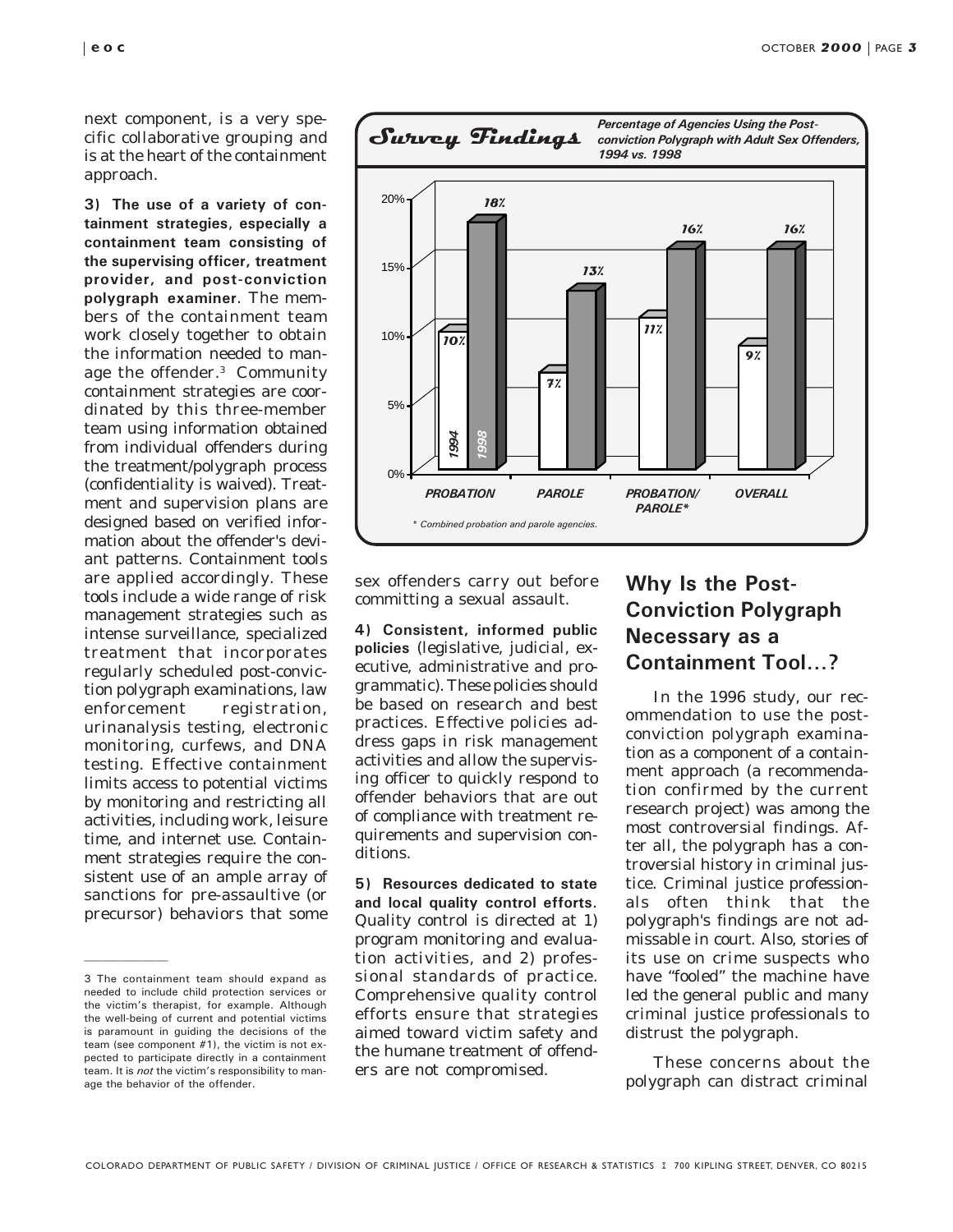#### INFORMATION IS OBTAINED USING THREE TYPES OF POST-CONVICTION POLYGRAPH EXAMINATIONS:

- 1. SEXUAL HISTORY DISCLOSURE POLYGRAPH EXAMS. Sexual history disclosure polygraph examinations are used to verify the accuracy and completeness of the sexual history information a sex offender provides during treatment. This information is obtained using a very specific treatment tool: the sex history document. This treatment task requires the offender to document the gender, age and method of assault for every past victim. The sex history document is then provided to the polygraph examiner who, after reading it carefully along with other case file information, asks the offender very specific questions about the accuracy of parts of his or her sex history. In most cases, the completed sex history document is long, disclosing many prior assaults and attempted assaults, and many different types of assaults as well. Without the clear expectation by criminal justice and treatment officials that the offender be accurate and truthful on the sex history assignment -- to be completed within six months of commencing treatment -- why would the offender disclose this potentially embarrassing and illegal information to the treatment provider?\*
- 2. DENIAL AND OTHER SPECIFIC-ISSUE EXAMS. Denial exams verify the details of the conviction offense. These tests are usually given when the offender's version of the crime varies from the victim's version, or the offender continues to deny committing the crime of conviction. Specific-issue exams are also used to address a single concern or suspicion that arises during an offender's probation or parole, such as suspected contact with children. Specific-issue tests are also recommended as a follow-up to deceptive results on previous exams to clarify the nature of the deception.
- 3. MAINTENANCE OR MONITORING EXAMS. Maintenance or monitoring exams are used to verify whether a probationer or parolee is complying with the terms and conditions of community supervision and cooperating with treatment expectations. These exams require the polygraph examiner, the treatment provider and the supervising officer to work together to identify questions that target high-risk behavior related to the assault patterns described in the offender's sexual history document. The information gained from post-conviction polygraphs-whether sex history, denial or maintenance exams-is then used to develop or modify treatment and supervision strategies so that these are congruent with the offender's risk and need areas.

These examinations do not stand alone in a sex offender management program. Rather, the use of the polygraph occurs in the context of a very important synergistic process that results from close, consistent collaboration among the polygraph examiner, the treatment provider and the supervising officer. The three professionals, and the activities they undertake, are interdependent in fully functioning containment teams, with each professional reinforcing the work of the other. When this interdependency does not occur, as we observed in some jurisdictions, the team suffers from diminished capacity.\*\*

\* Because the information is usually incriminating, interagency teams must include representatives from victim's organizations and local prosecutors so that agreements regarding prosecution for *past c*rimes or<br>instances of limited immunity are discussed. Most commonly, the prosecution makes the decision to prosecute past crimes on a case-by-case basis, and frequently there is insufficient information to prosecute. Victim's organizations must make recommendations about the value of contacting past and recent victims from whom there has been no outcry, weighing privacy rights against the value of intervention.

\*\* Evidence of diminished capacity included the following: infrequent communication and sharing of information among team members; significant delays in scheduling the polygraph examination; lack of adequate preparation of the offender for the examination; insufficient contact and planning by team members before the examination; and team members who felt frustrated with each other or whose relationship with the offender was stronger than with each other.

justice professionals from a fundamental issue in sex offender management: the need for complete and accurate information to (a) determine risk to the public, and (b) develop a treatment plan that reflects the offender's needs. The expectation that the sex offender be honest and forthright, as a condition of community supervision, is often lost in debates about the post-conviction polygraph. Complete information about the scope and frequency of a sex offender's deviant activities is available only from the offender, yet most sex offenders have made secrecy and dishonesty a part of their lifestyle.

#### ...Because Sex Offenders Are Masters of **Secrecy**

Most sex offenders have fooled many people, often for many years, $4$  and few containment professionals believe that a sex offender will suddenly begin telling the truth when placed under correctional supervision (Pullen et al., 1996). The skill that has allowed these offenders to manipulate many victims allows them to manipulate criminal justice system officials as well (see Strate et al., 1996, for a discussion of criminal justice policies that reinforce this type of manipulation). This lack of disclosure by sex offenders led the international Association for the Treatment of Sexual Abusers (ATSA, 1993) to state, in its

<sup>4</sup> Sex offenders report the time between their first sex crime and their first arrest or conviction to be, on average, 13 to 16 years (Freeman-Longo, 1985 and Ahlmeyer et al., 2000, respectively).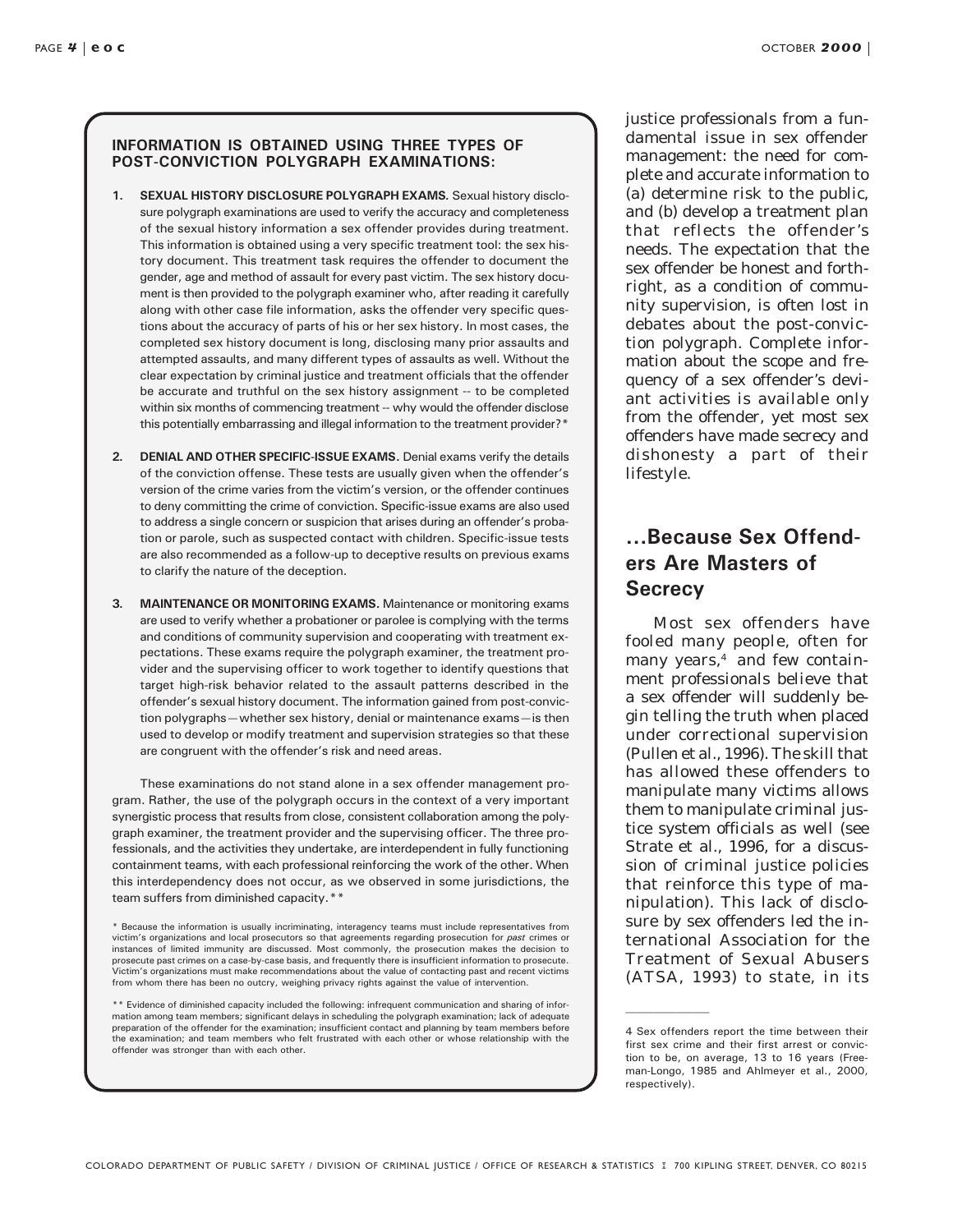*Practitioner's Handbook*, that therapists should not rely solely on offenders' self reports. Rather, to determine compliance with treatment requirements, ATSA made recommendations for the use of the polygraph to validate the offender's self-report. The polygraph—referred to as the psycho-physiological detection of deception (PDD)—and its use with sex offenders is akin to using urinanalysis testing with drug offenders. It is a method of monitoring very specific behaviors.

Research on sex offenders reveals an astonishing level of secret sexual abuse activity. Because of this secrecy, official record data are inadequate to describe a sex offender's complete assault history. Ahlmeyer, Heil, McKee, and English (2000) used the post-conviction polygraph to encourage disclosures for treatment and found that, for a sample of sex offenders in prison, fewer than one percent of victims of hands-on and handsoff crimes were identified using official record data.

Hesitancy of victims to come forward also helps offenders maintain secrecy. Lamb and Edgar-Smith (1994) studied 60 sexual assault victims. Twenty percent of the sample had been abused for over five years, and half of this group had been assaulted on a weekly basis. Yet, still, this group did not disclose the abuse for, on average, ten years after the assaults began. Young victims who know the offender are least likely to report the crime (Smith et al., 2000). Fewer than 80 percent of rapes are reported to law enforcement (Kilpatrick, et al., 1992), and arrests are made in less than 30

| Survey Tindings                                                                  |      |      |  |  |
|----------------------------------------------------------------------------------|------|------|--|--|
| <b>Percentage of Agencies with</b><br><b>Specialized Sex Offender Caseloads:</b> |      |      |  |  |
|                                                                                  | 1994 | 1998 |  |  |
| <b>Probation</b>                                                                 | 28%  | 45%  |  |  |
| Parole                                                                           | 35%  | 62%  |  |  |
| <b>Probation/Parole*</b>                                                         | .31% | 47%  |  |  |
| <b>OVERALL</b>                                                                   | .31% | 53%  |  |  |
| * Combined probation and parole agencies.                                        |      |      |  |  |

percent of cases reported (Snyder, 2000).

The polygraph examination can be used quite specifically to reveal the hidden crimes and behaviors of individual sex offenders. The polygraph is able to go beyond official record data and the conviction crime(s),providing critical information for the treatment provider and the supervising officer: what types of deviant behaviors the offender has engaged in, what ages and genders of victims have been targeted, the offender's method of accessing potential victims, and the behaviors and activities that precede assaults. Without information about the extent to which offenders have engaged in specific behaviors—and against whom—providing effective treatment and supervision intervention becomes unlikely.

#### Is the Post-Conviction Polygraph Accurate and Reliable?

The most recent published review of polygraph reliability and validity studies was conducted by Forensic Research, Inc., of Severna Park, Maryland for the American Polygraph Association in 1997.<sup>5</sup> Reviews of field studies $6$  indicated that between 96 and 98 percent of exams accurately identified deception. The test-retest reliability of field examination charts has averaged 92 percent.<sup>7</sup> Using studies of mock crimes conducted in laboratory settings, 82 percent of exams resulted in correctly identifying deception.8

Many variables can affect the accuracy of polygraph examinations. To conduct a valid examination, a polygraph examiner must be properly trained in sex offender post-conviction examinations and administer an accepted testing procedure and scoring system (Ansley, 1997). The American Polygraph Association has published standards of practice for examiners conducting post-conviction sex offender examinations (Dutton, 2000), and these standards are intended to limit variation in practice across

6 Field studies involve determining accuracy by following up on real cases where the examination results were confirmed by confession.

7 A few cautions when considering accuracy rates: 1) For nearly all studies, inconclusive results-meaning insufficient information was available to score the exam-are excluded from the averages, and this may overstate accuracy rates. However, calculating these inconclusive findings as deceptive would understate accuracy rates. 2) studies that did not use numerical scoring (mostly before 1980) have somewhat subjective findings. For more information on concerns about polygraph accuracy and the quality of polygraph research, see Lykken's Tremor in the Blood (1998).

8 Critics of mock crime research say that detecting deception is difficult because the polygraph client has nothing significant at stake, and physiological measures are less reactive because fear of detection is difficult to manufacture. Hence, the error rate will be higher in these studies compared to field studies.

<sup>5</sup> Copies of this paper may be purchased from the American Polygraph Association National Office, 951 Eastgate Loop, Suite 800, Chattanooga, Tennessee 37411-5608.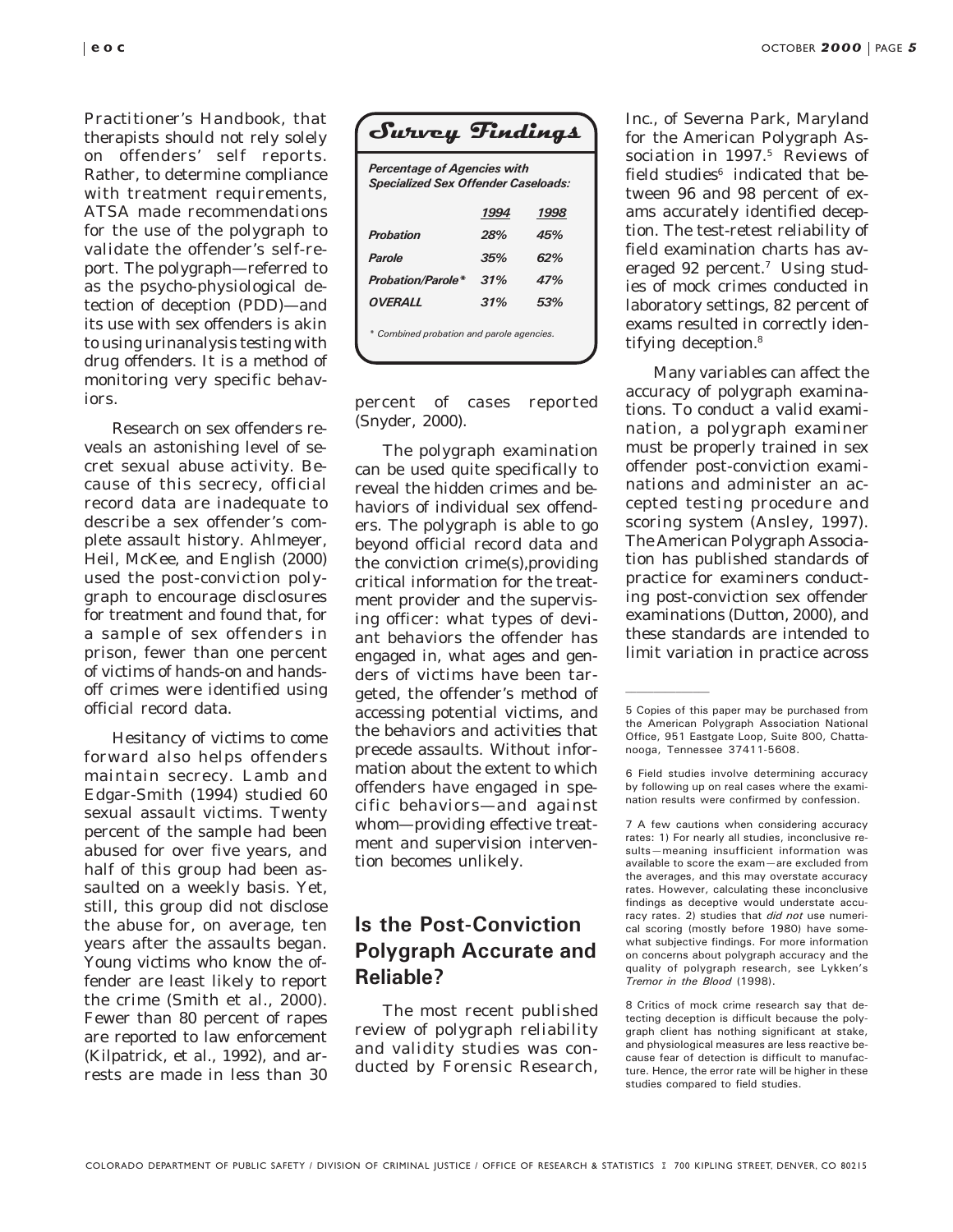examiners. Examiners must follow the APA standards to maximize accuracy and reliability.

A valid exam requires that the relevant test questions be clear to the examinee and narrow in scope. Also, accuracy depends in part on the extent to which the examiner prepares for the examination. This means that the treatment provider and the supervising officer must work with the examiner prior to the exam.9

#### Is Polygraph Information Admissible in Court?

Often during the exam process—or during a treatment session prior to the exam—the offender will reveal that he or she has recently engaged in high-risk behavior. Such behavior reflects a lack of internal control on the offender's part, and so external controls (i.e., sanctions that restrict activity) must be applied. When polygraph exams reveal a new crime, courts vary in their willingness to accept this information as sufficient for revocation—whether the offender has confessed to a new crime or fails a question targeting a new crime. Since the standard of proof is "a preponderance of the evidence" in revocation hearings, rather



than "beyond a reasonable doubt" required at a criminal trial, and since probation and parole are usually considered privileges, not rights, sometimes polygraph information is provided to the court or parole authorities in revocation hearings. But, this practice is uncommon, and most officials use polygraph information to step up supervision and surveillance.

Concerns about the use of polygraph information in court typically pertain to explicit standards governing evidence presented in criminal or civil proceedings. State statutes vary regarding the admissibility of polygraph information as evidence in a court of law.10 These concerns tend to fall into the following categories:

- 1. The lack of agreement about whether polygraph theory and practice is a scientifically valid technique;
- 2. The lack of a known (certain) error rate;
- 3. The lack of *controlling* standards of practice in the polygraph professions; and
- 4. Questions about juries giving polygraph findings excessive weight in the decision making process and weakening their role as determiners of truth.

Most case law pertains to the admission of polygraph evidence for a determination of guilt or innocence. For seventy years, federal and state courts were uniform in ruling polygraph evidence to be inadmissible under the criteria for scientific evidence described in the 1923 case *Frye v. United States* (293 F. 1013, CDAC 1923). *Frye* held that scientific evidence, to be admissible in court, must be based on scientific methods that have the general acceptance of the relevant expert community. In 1993, the Supreme Court held that certain Federal Rules of Evidence should govern the admissibility of scientific evidence and required the judge to make a preliminary assessment of the relevance and reliability<sup>11</sup> of the evidence (*Daubert v. Merrell Dow Pharmaceuticals, Inc.* [509 U.S. 579, 1993]).

 The *Daubert* case opened the door for the admissibility of polygraph data in post-conviction sex offender management because it gives district courts the authority to determine if evidence is relevant and reliable. In *Kansas v. Lumley* (WL 218704, 1999), for example, the defendant appealed a prison sentence that resulted from his untruthful answer to a polygraph question re-

<sup>9</sup> A thorough review of written case material is required to maximize accuracy. Without sufficient knowledge of the case, examiners might unknowingly develop questions that tap into outside issues, evoking a physiological response that is unrelated to the exam topic. Lack of preparation may result in the examiner letting the offender's story dictate the examination questions. The problem is confounded if a deceptive examinee gains confidence (and worries less) because he or she believes the examiner has insufficient knowledge about the case. On the other hand, a non-deceptive examinee will worry more if the examiner appears unprepared.

<sup>10</sup> Most commonly, states consider polygraph evidence per se inadmissible in courts of law. A few states admit polygraph evidence in some limited circumstances, by stipulation of both parties. A recent challenge to the per se inadmissibility statutes of many states was defeated in the Supreme Court case United States v. Scheffer, WL141151, 1998.

<sup>11</sup> In the context of the admissibility of evidence, reliability means scientific validity.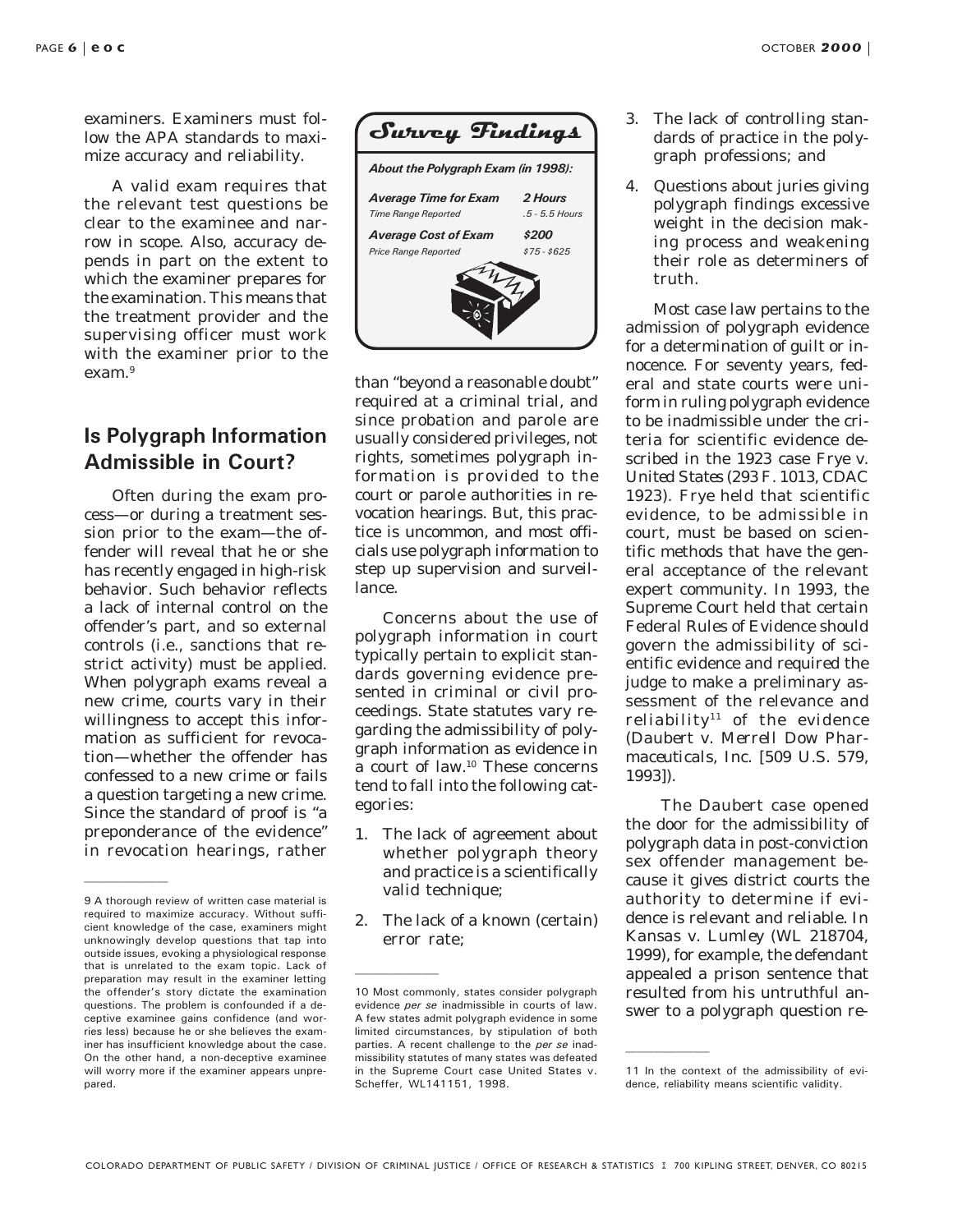garding contact with a child. Upon appeal, the judge found that polygraph reliability was sufficiently robust to be acceptable for a parole or probation revocation hearing that requires a lesser standard of proof than a finding of guilt. Further, the judge indicated that without the polygraph examinations and the admission of the results of the examination *as a condition of probation,* the sex offender community supervision program could not be maintained.

In *State v. Travis* (125 Idaho 1, 867 P.2d 234, 1994), the court found that, while the defendant's agreement to a probation condition requiring him to submit to a polygraph examination did not establish admissibility of the results, Travis was uncooperative and resisted supervision. His probation was revoked. Similarly, *Patton v. State* (580 NE.2d 693, Ind. App.1992) found "...the rehabilitative benefits of the polygraph examination condition must be obtained without the examination results being admissible in any subsequent court proceeding" (*Polygraph 29*, 121:2000).

Our field research found that the polygraph exam is best used to inform treatment and enhance risk-focused supervision of offenders in the community—not as a make-or-break legal tool. As one containment professional noted, "We never use the P-word in court." From the telephone survey we learned from over half (56 percent) of the respondents<sup>12</sup> that probation and parole officers increased surveillance when violations of supervision were

disclosed during a polygraph exam. One in four respondents said that a deceptive finding on a polygraph test could result in treatment termination.

Indeed, a deceptive polygraph exam should result in significantly increased surveillance along with other efforts to obtain additional information about the offender. Collateral information must be obtained from interviews with family members and potential victims, the victim's therapist, employers, and discussions with law enforcement officers. At a minimum, a deceptive finding on the examination reflects the offender's lack of cooperation with the containment approach and his or her lack of commitment to the honesty necessary to make the life changes expected by the containment team. This lack of cooperation with the containment team may link to willingness to commit new crimes.

## Is the Polygraph's Use with Convicted Sex Offenders Legal and Ethical?<sup>13</sup>

Officials using sex offensespecific treatment or the postconviction polygraph, or both, must formally address the issue of what to do with new information learned as a result of the treatment/polygraph process.

#### Survey Findings

Of the Agencies Using the Polygraph in 1998, 43% Had Not Had Polygraph-Specific Training.

These decisions are at the heart of the legal and ethical considerations surrounding use of the polygraph in community-based sex offender management. Resolving them requires conversations with the prosecuting attorney, representatives from victim organizations, and other stakeholders.

| Swwey Findings                                                                    |     |  |
|-----------------------------------------------------------------------------------|-----|--|
| <b>For Agencies Using the Polygraph in</b><br>1998, Where Did the Idea Originate? |     |  |
| Treatment Provider                                                                | 36% |  |
| Exposed to Idea<br>via Training, Networking, Reading                              | 21% |  |
| Polygraph Examiner, Board,<br><b>Legislation, Other CJ Source</b>                 | 12% |  |
| <b>Probation/Parole Officer</b>                                                   | 10% |  |
| <b>Don't Know</b>                                                                 | 31% |  |
| Categories not mutually exclusive.                                                |     |  |

Ethical concerns usually center on issues of self-incrimination, due process, and privacy. The Fifth Amendment of the U.S. Constitution protects citizens against self-incrimination. The issue is important in the context of post-conviction polygraphs because of the expectation and requirement that the offender will waive confidentiality and make a full disclosure of his or her sexual history, including prior victims. The question of self-incrimination thus arises because an offender who discloses prior or current victims may be at risk of further prosecution or revocation.

<sup>12</sup> This is the percentage of agencies that used the polygraph at least sometimes.

<sup>13</sup> Almost one in five (18.2 percent) survey respondents replied that barriers to using the polygraph included legal and ethical issues. Significantly more respondents from the Northeast (24.5 percent) and Central (21.4 percent) sections of the country identified this concern as a barrier to implementing the post-conviction polygraph. (A lack of resources was most frequently reported as a barrier to using the polygraph with sex offenders.)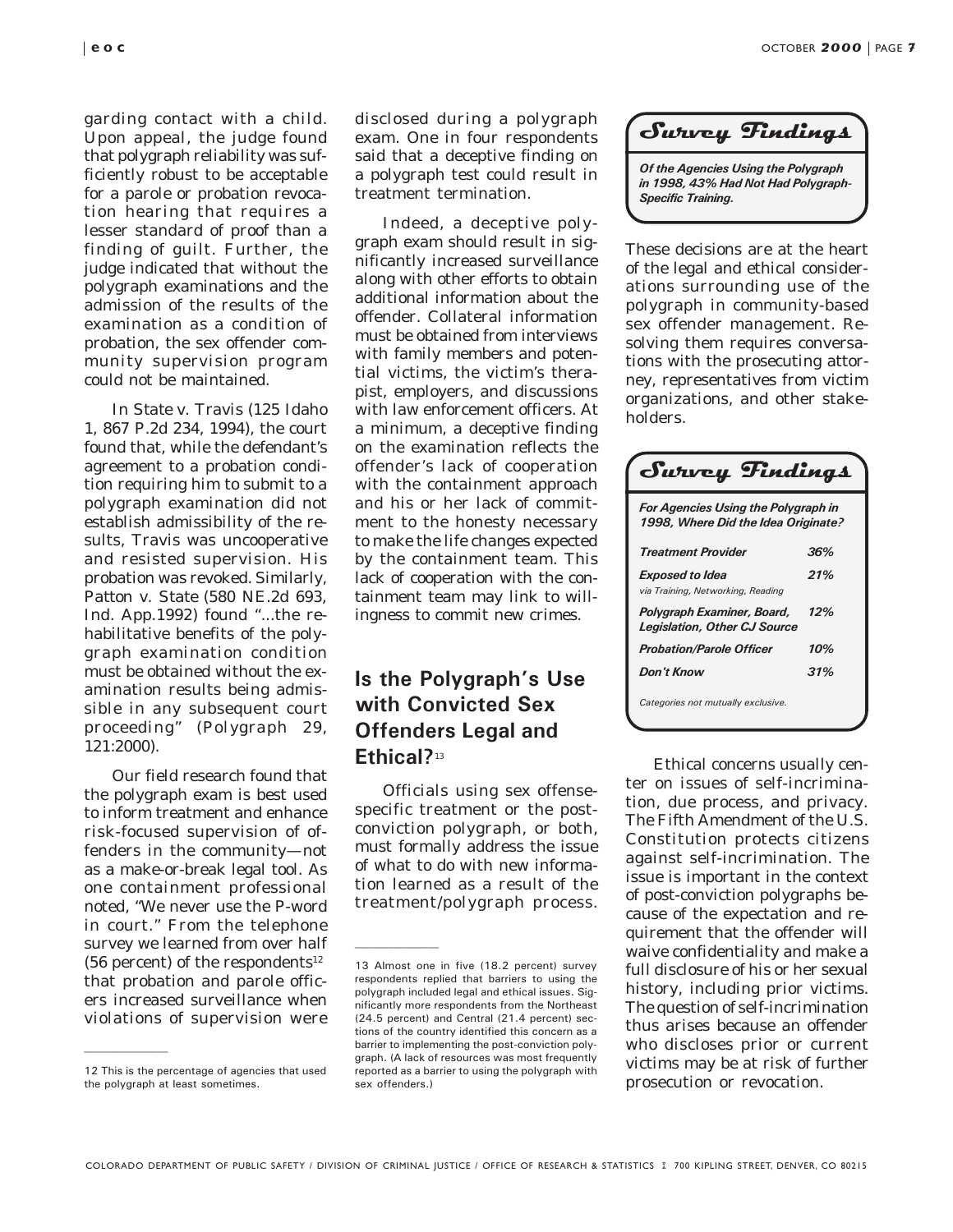Case law has established many of the conditions for claiming one's Fifth Amendment rights. Generally, Fifth Amendment rights are automatic when a person is in custody and temporarily deprived of liberty (hence the Miranda warning). If a person is not in custody, courts have generally found that he or she must actively invoke his or her Fifth Amendment rights. In *Marcum v. State* (983 S.W.2d 762 Tex. App. 14th Dist., Sept. 17, 1998), the court found that a polygraph examination administered as part of a court-ordered condition of probation is not considered an in-custody interrogation for purposes of triggering the need to give a Miranda warning.

Survey Findings

Of the Agencies Using the Polygraph in 1998, 26% Reported that ALL Sex Offenders Received the Polygraph.

Obtaining additional information about *past* victims was a significant concern to many criminal justice officials we interviewed in the field. They indicated that information gained about prior victims required a response such as an investigation, an arrest, or prosecution. To respond to this issue, policy makers in many jurisdictions developed the following solutions:

1) Limited Immunity. In some jurisdictions that use post-conviction polygraph exam, prosecutors provide limited or even full immunity from prosecution for prior crimes uncovered as a result of the treatment/polygraph process. Usually, an offender is given immunity from prosecution only for specific types of crimes. Typically, limited immunity agreements stay in effect only as long as the offender complies with treatment and supervision conditions and does not reoffend. Of course, immunity agreements do *not* cover any *new* crimes committed while the offender is under probation or parole supervision.

Officials who support granting limited immunity argue that learning about prior victims is more important for treatment and public safety than prosecuting individual offenders for prior crimes that, without this containment strategy, would never be known. Officials in some jurisdictions also believe that identifying prior victims allows these victims to be contacted and offered services.

Several of the prosecuting attorneys we interviewed supported the concept of immunity agreements because they believe that the information about additional victims, gained through the treatment/polygraph process is, in effect, coerced and therefore could not be used to prosecute the offender. Others said that, with or without immunity agreements, an offender's disclosure of prior criminal sexual behavior does not mean there will be sufficient evidence to prosecute a case. In Jackson County, Oregon, the prosecutor agreed to grant immunity for prior crimes of a similar nature: "Although not all prosecutors would agree, our community has concluded that to prosecute all reported offenses would infringe on the offender's Fifth Amendment rights and thus would prohibit the therapeutic use of the polygraph" (Knapp, 1996:13-9).

|  | Survey Findings |
|--|-----------------|
|--|-----------------|

For Agencies Using the Polygraph in 1998:

64% Indicated the Polygraph Was Regularly Used to MONITOR COMPLIANCE with supervision.

52% Indicated the Polygraph Was Regularly Used to OBTAIN A SEXUAL HISTORY.

46% Indicated the Polygraph Was Regularly Used When the Offender Was IN DENIAL about the Current Conviction.

Categories not mutually exclusive.

(See page 4 for definitions of these types of polygraph exams.)

On the other hand, some prosecutors consider it professionally unpalatable and politically unwise to extend any immunity from prosecution for past crimes to sex offenders. These attorneys worry about uncovering a prior heinous sexual crime that will elude prosecution as a result of limited immunity agreements. In such jurisdictions, there may be a formal (or informal) agreement between the prosecutor's office and the probation/parole agency to make decisions on a case-by-case basis. In these jurisdictions, the prosecutor exercises his or her broad statutory discretion about whether to initiate further investigation and file a criminal case on prior sexual crimes. Often, the offender is told that compliance with treatment and supervision requirements is likely to have an effect on such decisions.

If a prosecutor determines that enough evidence exists to prosecute a case, but the offender is complying with treatment and supervision require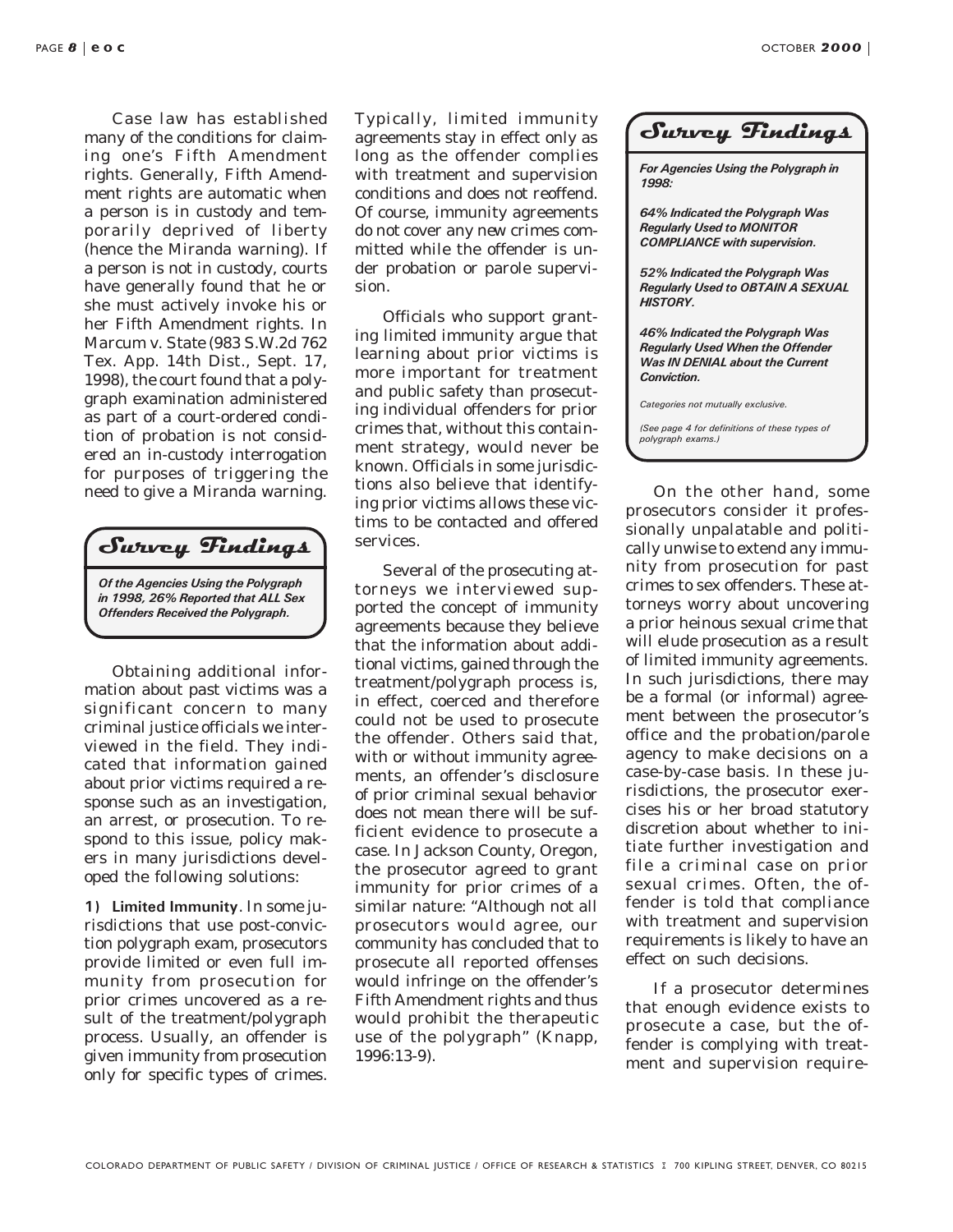ments, the attorney may request a sentence that allows the offender to remain in the community, perhaps extending the probation or parole period. This option may work best in jurisdictions that are small enough to maintain consistent informal agreements.

2) Don't Ask, Don't Tell (names, that is)**.** In the absence of formal or informal immunity agreements with the prosecutor's office, the containment team at several sites noted that it manages information on past victims by asking the sex offender to omit identifying names or other information when disclosing prior sexual victims. For example, instead of using a victim's name, the offender might list victim #1, victim #2, etc., when he or she reports sexual history information. Using this approach minimizes or eliminates the risk for the offender of being prosecuted for past sexual crimes.

If this technique of non-identification of the victim name is used, both treatment providers and criminal justice supervisors should take extra precautions to ensure that the unidentified victims are not relatives or acquaintances with whom the offender may currently be having contact. Because most victims know or are acquainted with their offender (Kilpatrick et al., 1992), care must be taken to be sure that a current or recent victim is not missed as a result of an offender's non-disclosure of names.

Opinions are mixed on the "don't ask, don't tell" approach to handling criminal sexual history information. In some jurisdictions, the containment team believes that using this policy is the only way to ensure that sex offenders will provide information. To some professionals we interviewed, however, concealing specific victim information was seen as unacceptable—undermining the philosophy and the practice of full disclosure, reinforcing the idea that certain secrets are required, and continuing the offender's objectification of victims. Many jurisdictions that require full identification of prior victims have not found a clear way to approach identified victims, or their parents, from whom there has been no outcry.<sup>14</sup>

| Swwey Findings                                                                          |     |  |
|-----------------------------------------------------------------------------------------|-----|--|
| For Agencies Using the Polygraph in<br>1998. Situations When the Exam Was<br>Used:      |     |  |
| Suspicion, Hunch, Red Flag                                                              | 52% |  |
| Critical Incident<br>Drugs, Contact w/Child, High Profile Case                          | 30% |  |
| Following a Violation                                                                   | 11% |  |
| Assist Case Management<br><b>Tx Termination, Reduction in Supervision</b>               | 10% |  |
| Defense Request, Family<br>Reunification Decision, Retest<br>for Deception/Inconclusive | 7%  |  |
| Categories not mutually exclusive.                                                      |     |  |

Whatever the policy regarding prosecution of new crimes, nothing eliminates the legal responsibility of treatment providers and others in most states to report child abuse when they learn of it. However, reports of prior victims made to child protection agencies often result in minimal consequences to the offender. The small amount of information generally available, the lack of knowledge about a victim's current location, the lack of outcry by the victim or family, and the high caseloads common to most child protection agencies combine to make it unlikely that these cases will receive much priority in the system.

#### INFORMATION ABOUT NEW CRIMES COMMITTED WHILE THE OFFENDER IS ON PROBA-TION OR PAROLE

When an offender reports a *new crime* committed while under probation or parole supervision, the issues are very different. In this case, the offender's Fifth Amendment rights may be in effect, or may be invoked if a new case is under investigation. When disclosure occurs as a result of the treatment/polygraph process, the supervising officer or local law enforcement officials must further investigate the suspicion or allegation.<sup>15</sup>

#### PRIVACY CONCERNS

Privacy concerns surrounding the use of post-conviction polygraphs are an important part of a broader philosophical discussion about the role of government and the justice system in our lives. Some people are disturbed by the expectation that an offender will be coerced into sharing his or her entire sexual history as well as current deviant criminal and non-criminal behav-

<sup>14</sup> One exception to this is Oregon therapist Jan Hindmann who works to ensure that victims identified by sex offenders in treatment receive services.

<sup>15</sup> Coordination with local law enforcement should precede any additional polygraph testing, so that a post-conviction polygraph does not inadvertently interfere with a law enforcement investigation of the alleged new crime.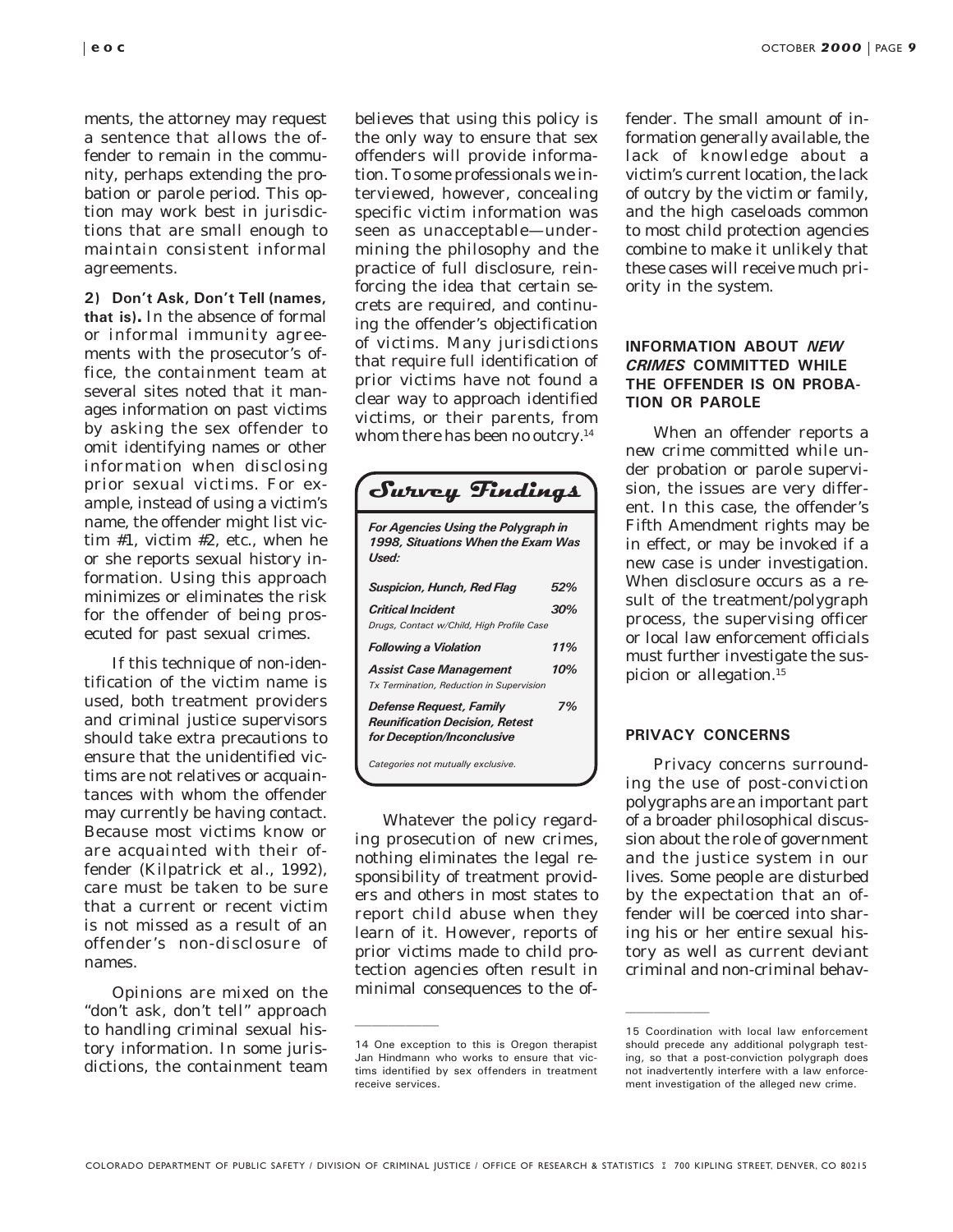OCTOBER 2000 |

iors and fantasies during the treatment/polygraph process. Indeed, sex offenders taking postconviction polygraph examinations are subject to practices that considerably reduce their privacy rights. Sex offenders are required to waive confidentiality. Treatment contracts and conditions of probation or parole set the expectation of full disclosure of sexual history, at-risk behaviors, and new crime information.

However, current theories about the role secrecy plays in the lives of sex offenders and the power and control issues that appear to plague most offenders' lives have led risk-focused professionals to believe that it is therapeutic—rather than unethical—to encourage sex offenders to give up all secrets related to sexual deviance. Without the requirement for full honesty and disclosure, the offender is allowed to decide what the containment team knows about his or her offending patterns. Maintenance exams are necessary because some sex offenders display characteristics of antisocial personality disorder and/or psychopathy. "Because pathological lying and use of deceit are among the distinguishing characteristics of antisocial personality disorder and psychopathy, great care will have to be taken by those charged with supervision to ensure that conditions of supervision are being followed" (Harris, Rice and Quinsey, 1998:104).

Another question related to the issue of privacy is whether the polygraph examination is more intrusive than other forms of community supervision of convicted offenders. Conditions of probation or parole commonly restrict associations (e.g., with



other felons) and often require drug tests or prohibit the use of drugs and alcohol. Frequently, conditions of community supervision prohibit sex offenders from having unsupervised contact with children, even the offender's own children. In addition, the supervision contract (conditions of probation or parole) presumes that the offender will honestly answer questions posed by the supervising officer. The focus on sex, arousal, and assault patterns in sex offender management seems consistent with the focus on drugs and alcohol for substance abusing offenders, or on lifestyle and medication management for mentally ill offenders.

In sum, the post-conviction polygraph exam is to sex offenders what the urinanalysis test is to drug offenders: a verification of information the offender selfreports to the treatment provider and supervising officer. The post-conviction polygraph, like the UA, is a case management tool that targets the highrisk lifestyle associated with this crime type. The post-conviction polygraph emphasizes the need for sex offenders to be honest about the parts of their lives that have been secretive and dangerous to others. The polygraph's use should be combined with many other tools that encourage supervision compliance.

#### In Summary, Some Feedback from the Field

The containment approach can be difficult to implement, and as explored above, use of the polygraph is sometimes considered to be controversial. So, research data aside, we gathered feedback from probation and parole supervisors as to whether or not the polygraph's use was important and had changed the way sex offenders were managed.

Three out of four (76 percent) survey respondents reported that the use of the postconviction polygraph enhances knowledge of the offender, and two out of three (67 percent) said that its use led to better case management and supervision. One respondent remarked, "It helps find out [sex offenders'] true behaviors and not just what they tell us." Another said that the use of the polygraph "provides more security, more control, more restrictions for those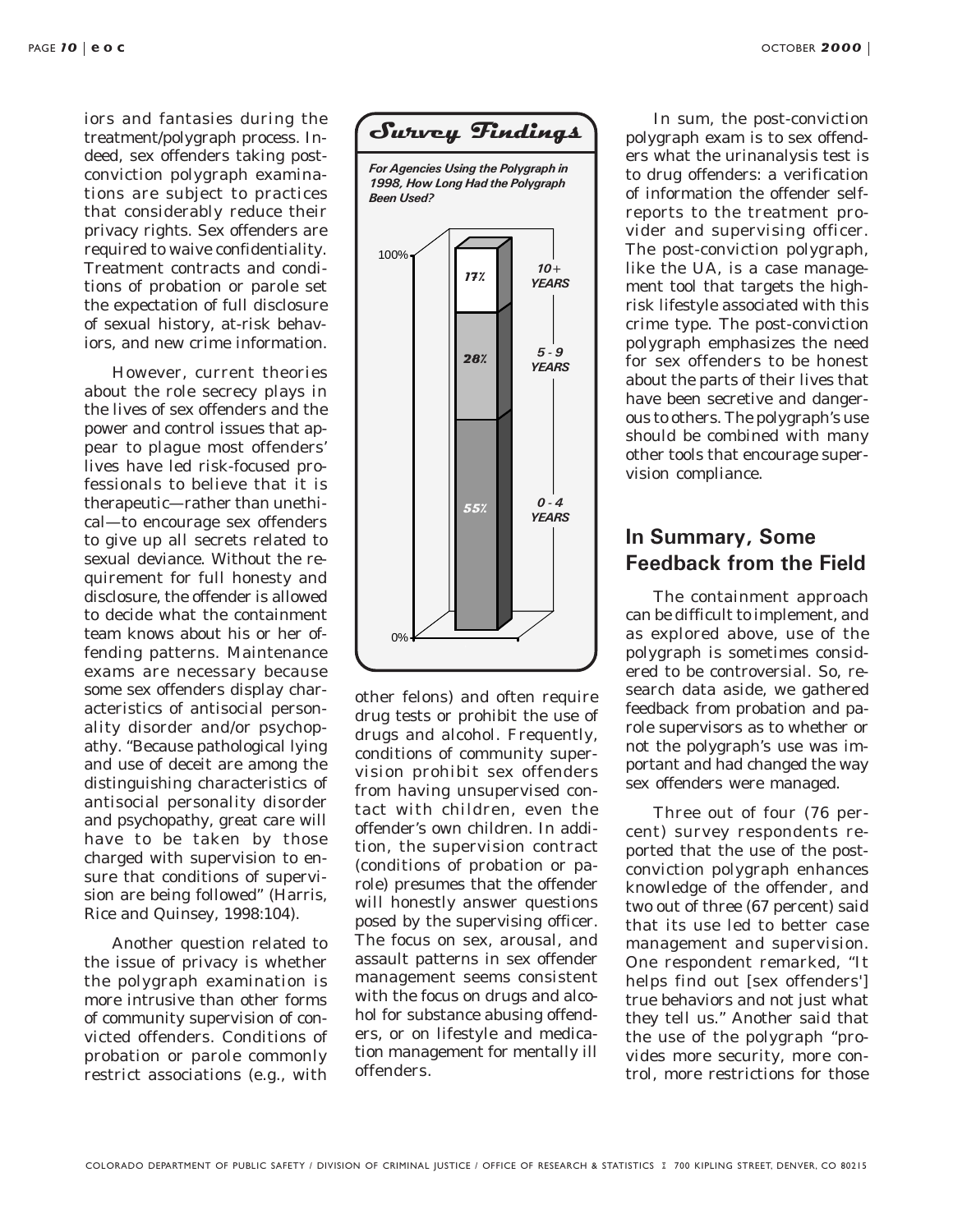who need them." Over half of the respondents (58 percent) said they believe the polygraph helps prevent new crimes: "[Sex offenders] are less likely to reoffend because we catch them earlier" and "we can detect recidivism patterns." And, as one respondent noted, "They know we are watching them." Just over 40 percent of the probation and parole supervisors we spoke with said the polygraph helped provide better and more appropriate treatment.

More data and findings from this study will be available in an upcoming report. Please look for the report on our website (www.cdpsweb.state.co.us/ors).

## **Bibliography**

- Ahlmeyer, S., Heil, P., Mckee, B., and English, K. (2000). The impact on polygraphy on admissions of victims and offenses in adult sexual offenders. *Sexual Abuse: A Journal of Research and Treatment, 12, (2),* 123-138.
- Ansley, N. (1997). The validity and reliability of polygraph testing. *Polygraph, 26, (4),* 215- 239.
- Association for the Treatment of Sexual Abusers (1993). *The ATSA practitioner's handbook*. Lake Oswego, OR: Association for the Treatment of Sexual Abusers.
- Daubert v. Merrell Dow Pharmaceuticals, Inc., 509 U. S. 579 (1993).
- Dutton, D. W. (2000). Introduction to special edition. *Polygraph, 29, (1),* 1-5.
- English, K., Colling-Chadwick, S., Pullen, S., and Jones, L. (1996). *How are sex offenders managed on probation and parole? A national study.* U.S. Department of Justice, Office of Justice Programs, National Institute of Justice, Washington, D. C.
- English, K., Pullen, S., and Jones, L. (Eds.) (1996). *Managing adult sex offenders: A containment approach.* Lexington, KY: American Probation and Parole Association.
- Forensic Research Inc. (1997). The validity and reliability of polygraph testing. *Polygraph*, 26(4), 215.
- Freeman-Longo, R. E. (1985). Incidence of selfreported sex crimes among incarcerated rapists and child molesters. Unpublished manuscript, as cited in Salter, A. (1995). Transforming trauma: A guide to understanding and treating adult survivors of child sexual abuse.
- Frye v. United States, 293 F. 1013, CDAC (1923).
- Harris, G. T., Rice, M. E., and Quinsey, V. L. (1998). Appraisal and management of risk in sexual aggressors: Implications for criminal justice policy. *Psychology, Public Policy, and Law, 4, (1/2),* 77-115.

Kansas v. Lumley, WL 218704 (1999).

- Kilpatrick, D. G., Edmunds, C. N., and Seymour, A. (1992*). Rape in America: A report to the nation.* Charleston: Medical University of South Carolina, National Victim Center and Crime Victims Research and Treatment Center.
- Knapp, M. (1996). Treatment of sex offenders. In English, K., Pullen, S. and Jones, L. (Eds.), *Managing adult sex offenders: A containment approach*. Lexington, KY: American Probation and Parole Association.
- Lamb, S., and Edgar-Smith, S. (1994). Aspects of disclosure: Mediators of outcome of childhood sexual abuse. *Journal of Interpersonal Violence, 9, (3),* 307-326.
- Lykken, D. T., PhD (1998). *A tremor in the blood: Uses and abuses of the lie detector*. New York: Plenum Press.
- Marcum v. State, 983 S. W. 2d 762 Tex. App. 14th Dist., Sept. 17 (1998).
- Patton v. State, 580 NE. 2d 693, Ind. App. (1992).
- Pullen, S. K., Olsen, S., Brown, G., and Amich, D. (1996). Using the polygraph. In K. English, S. Pullen, and L. Jones (Eds.), *Managing adult sex offenders: A containment approach.* Lexington, Kentucky: American Probation and Parole Association.
- Smith, D. W., Letourneau, E. J., Saunders, B. E., Kilpatrick, D. G., Resnick, H. S., Best, C. L. (2000). Delay in disclosure of childhood rape: Results from a national survey. *Child Abuse and Neglect*, 24, (2), 273-287.
- Snyder, H. N. (2000). *Sexual assault of young children as reported to law enforcement*. Washington D. C.: Bureau of Justice Statistics, U. S. Department of Justice.
- State v. Travis, 125 Idaho 1, 867 P.2d 234 (1994).
- Strate, D. C., Jones, L., Pullen, S., and English, K. (1996). Criminal justice policies and sex offender denial. In K. English, S. Pullen, and L. Jones (Eds.), *Managing adult sex offenders: A containment approach.* Lexington, Kentucky: American Probation and Parole Association.

United States v. Scheffer, WL 141151 (1998).